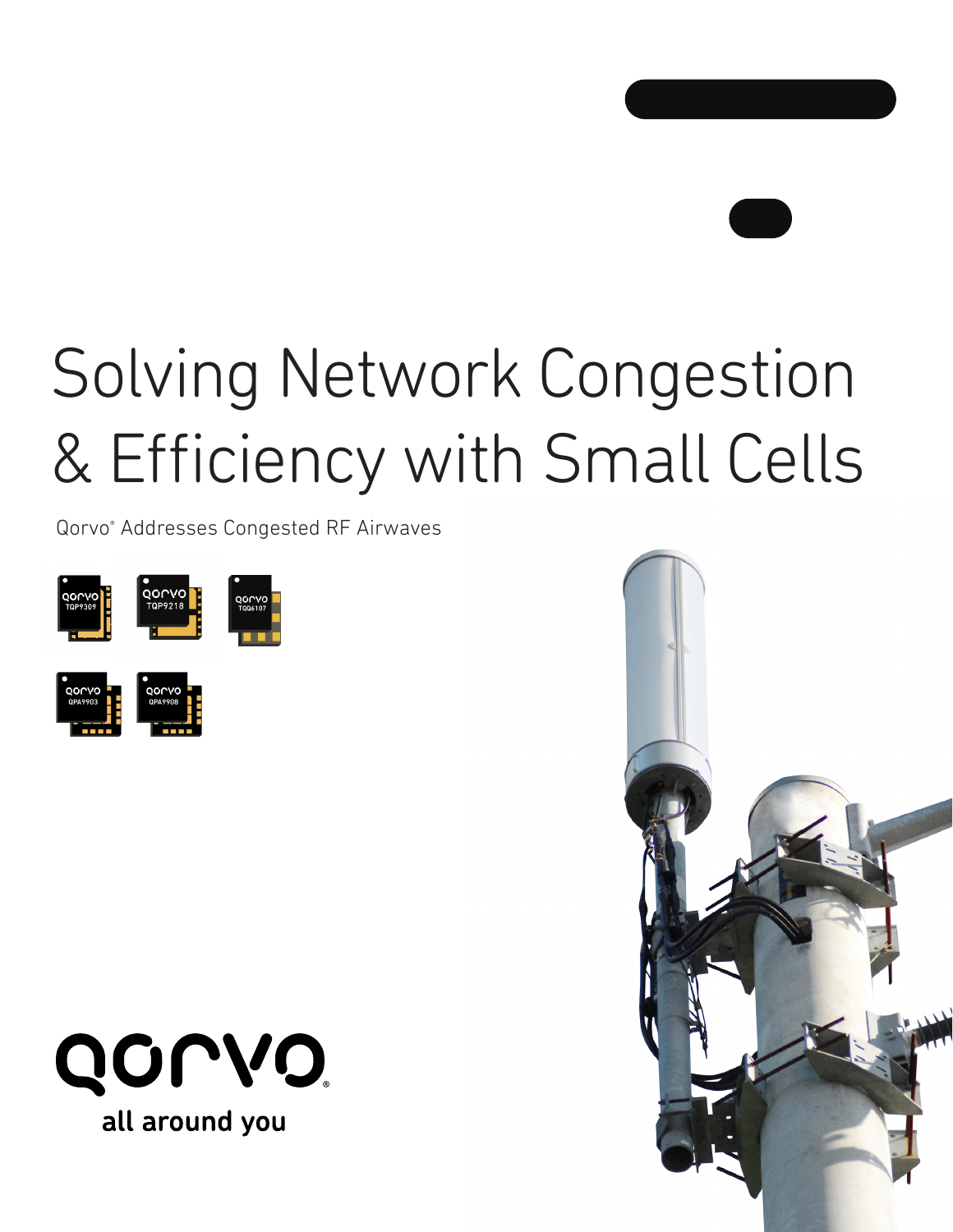### **Small Cells & Densification**

Carriers can add capacity and make better use of their networks by either deploying more spectrum or densification of existing networks. Regardless of the choice, the need for more small-cell deployments is happening with 5G rollout providing the tailwinds. Densification of small cells, both indoor and outdoor, greatly increases capacity for different use cases and also improves cell edge performance, therefore increasing value of their existing spectrum. In the small cell arena no one size fits all. Small cells differ in their power level, geographical coverage, regional band allocation and the number of users serviced. Therefore, OEMs must produce small cells to accommodate several SKUs (stock keeping unit).

#### **Qorvo's Small Cell Solution and Product Response**

Qorvo's continuous innovation of its core RF solutions such as filters, amplifiers and switches enable our customers to meet new design requirements for small cell applications.

# **Small Cells FDD Small Cells TDD**





# **Qorvo System Solutions for FDD and TDD Small Cell Front-End Designs**

| <b>Band</b>         |                                  |         | 12,13,14,17,20                | 5,18,19,26,8 | $\overline{\mathbf{3}}$     | 2,25    | 1,4,10,66          | 30,40,75           | 7,41        | 42          |             | Package |
|---------------------|----------------------------------|---------|-------------------------------|--------------|-----------------------------|---------|--------------------|--------------------|-------------|-------------|-------------|---------|
| Freq                |                                  |         | 729-821 MHz                   | 851-960 MHz  | 1.805-1.88 GHz 1.93-2 GHz   |         | 2.11-2.2 GHz       | 2.3-2.4 GHz        | 2.5-2.7 GHz | 3.3-3.7 GHz | 5.1-5.9 GHz | (mm)    |
| <b>Duplexer</b>     |                                  |         | 857182                        | QPQ6108      | QPQ1297                     |         | QPQ1282<br>QPQ1289 |                    | QPQ1270     |             |             | 2.5x2   |
|                     |                                  |         |                               |              |                             |         |                    | QPQ1030<br>QPQ1281 | QPQ1280     |             |             |         |
|                     |                                  |         | QPQ1286<br>QPQ1284<br>QPQ1287 |              |                             |         |                    |                    |             |             |             | 2x1.6   |
|                     |                                  |         |                               |              |                             |         |                    | QPQ1288            | QPQ1285     |             |             |         |
| <b>LNAs</b>         |                                  |         | TQP3M9036                     |              | TQP3M9037, TQL9092, QPL9057 |         |                    |                    | QPL9503     |             | 2x2         |         |
|                     |                                  |         | <b>TQL9063</b>                |              |                             |         |                    |                    |             |             |             | 2x2     |
| <b>Bypass LNAs</b>  |                                  |         | QPL9095                       |              | QPL9096                     |         |                    |                    |             | QPL9097     | QPL9098     |         |
|                     |                                  | PA Pavg |                               |              |                             |         |                    |                    |             |             |             |         |
|                     | Linear<br>PA                     | 0.25W   |                               |              | TQP9218                     | QPA9219 | TQP9221            | TQP9224            | QPA9226     | QPA9501     |             | 7x7     |
| implifiers<br>Power |                                  | 0.5W    |                               |              | QPA9418                     | QPA9419 | QPA9421            | QPA9424            | QPA9426     |             |             | 7x7     |
|                     | Non-linear*<br>(Required<br>DPD) | 0.6W    |                               | QPA9908      | QPA9903                     |         |                    |                    |             |             |             | 5x5     |

\* Non-linear family in progress; other band solutions will be released over the next year.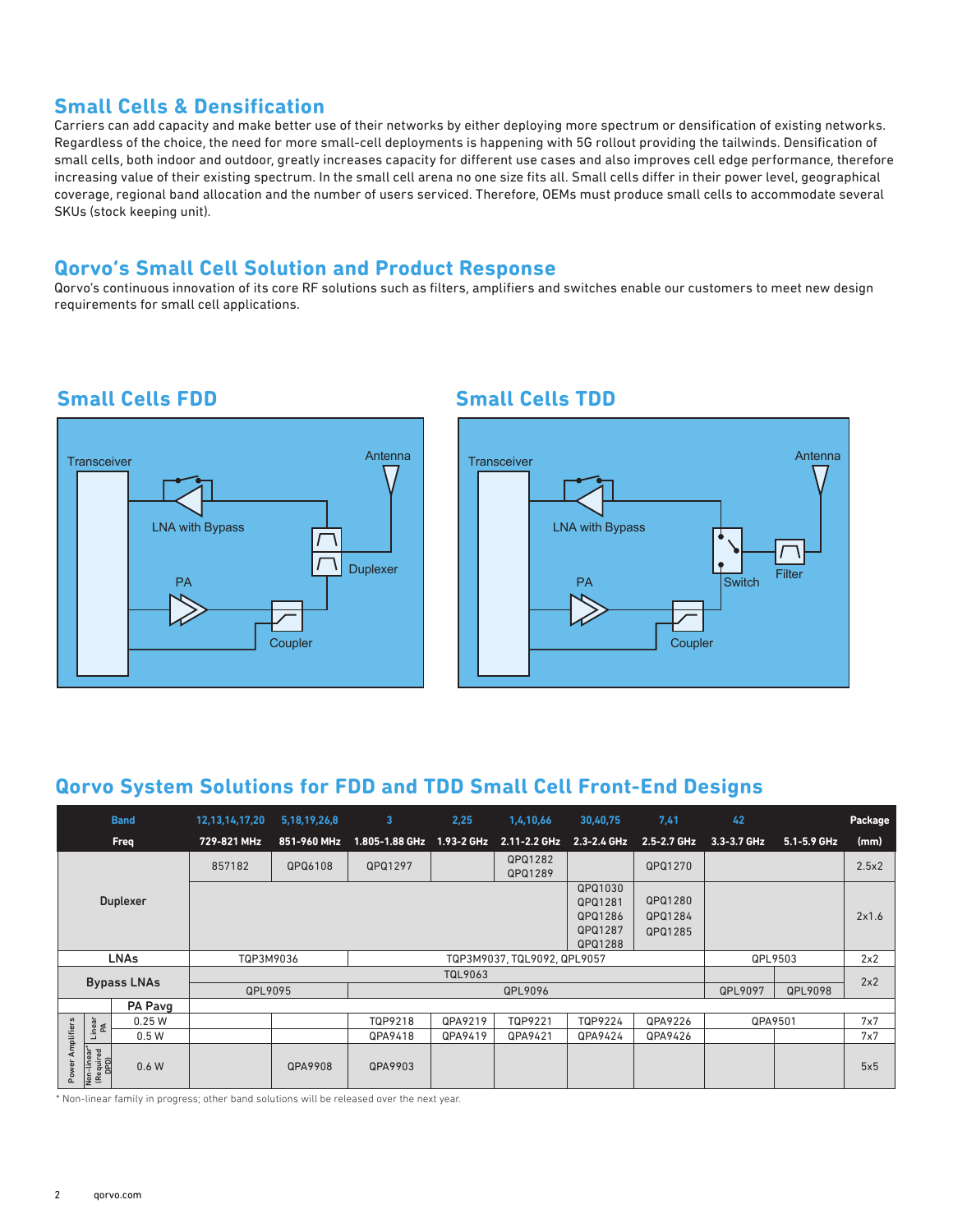# **Key Frequency Bands**

| <b>Operating</b> |        | <b>Uplink (UL) Operating Band</b><br><b>Base Station (BS) Receive</b><br><b>User Equipment (UE) Transmit</b><br>FDL_Low - FDL_High | <b>Downlink (DL) Operating Band</b><br><b>Base Station (BS) Transmit</b><br><b>User Equipment (UE) Receive</b><br>FDL_Low - FDL_High | <b>Duplex</b> |                          |        |             |
|------------------|--------|------------------------------------------------------------------------------------------------------------------------------------|--------------------------------------------------------------------------------------------------------------------------------------|---------------|--------------------------|--------|-------------|
| <b>Band</b>      |        | (MHz)                                                                                                                              |                                                                                                                                      |               | (MHz)                    |        | <b>Mode</b> |
| $\mathbf{1}$     | 1920   |                                                                                                                                    | 1980                                                                                                                                 | 2110          |                          | 2170   | FDD         |
| $\overline{2}$   | 1850   | $\overline{\phantom{a}}$                                                                                                           | 1910                                                                                                                                 | 1930          | $\overline{\phantom{a}}$ | 1990   | FDD         |
| $\overline{3}$   | 1710   | $\overline{\phantom{a}}$                                                                                                           | 1785                                                                                                                                 | 1805          | $\overline{a}$           | 1880   | FDD         |
| 4                | 1710   | $\overline{\phantom{a}}$                                                                                                           | 1755                                                                                                                                 | 2110          | $\overline{\phantom{a}}$ | 2155   | <b>FDD</b>  |
| 5                | 824    | $\qquad \qquad \blacksquare$                                                                                                       | 849                                                                                                                                  | 869           | $\overline{a}$           | 894    | FDD         |
| $\boldsymbol{6}$ | 830    | $\overline{\phantom{a}}$                                                                                                           | 840                                                                                                                                  | 875           | $\overline{\phantom{a}}$ | 885    | <b>FDD</b>  |
| $\overline{7}$   | 2500   | $\overline{\phantom{0}}$                                                                                                           | 2570                                                                                                                                 | 2620          | $\overline{\phantom{a}}$ | 2690   | FDD         |
| 8                | 880    | $\qquad \qquad \blacksquare$                                                                                                       | 915                                                                                                                                  | 925           | $\overline{\phantom{a}}$ | 960    | <b>FDD</b>  |
| $\,9$            | 1749.9 | $\overline{\phantom{0}}$                                                                                                           | 1784.9                                                                                                                               | 1844.9        | $\overline{a}$           | 1879.9 | FDD         |
| 10               | 1710   | $\qquad \qquad \blacksquare$                                                                                                       | 1770                                                                                                                                 | 2110          | $\overline{\phantom{a}}$ | 2170   | <b>FDD</b>  |
| 11               | 1427.9 | $\overline{\phantom{0}}$                                                                                                           | 1447.9                                                                                                                               | 1475.9        | $\overline{a}$           | 1495.9 | FDD         |
| 12               | 699    | $\frac{1}{2}$                                                                                                                      | 716                                                                                                                                  | 729           | $\overline{\phantom{a}}$ | 746    | FDD         |
| 13               | 777    | $\overline{\phantom{a}}$                                                                                                           | 787                                                                                                                                  | 746           | $\overline{a}$           | 756    | FDD         |
| 14               | 788    | $\qquad \qquad \blacksquare$                                                                                                       | 798                                                                                                                                  | 758           | $\overline{\phantom{a}}$ | 768    | <b>FDD</b>  |
| 17               | 704    | $\overline{\phantom{0}}$                                                                                                           | 716                                                                                                                                  | 734           | $\overline{\phantom{0}}$ | 746    | FDD         |
| 18               | 815    | $\frac{1}{2}$                                                                                                                      | 830                                                                                                                                  | 860           | L,                       | 875    | FDD         |
| 19               | 830    | $\qquad \qquad -$                                                                                                                  | 845                                                                                                                                  | 875           | $\overline{\phantom{m}}$ | 890    | FDD         |
| 20               | 832    | $\qquad \qquad \blacksquare$                                                                                                       | 862                                                                                                                                  | 791           | $\overline{\phantom{a}}$ | 821    | <b>FDD</b>  |
| 21               | 1447.9 | $\qquad \qquad \blacksquare$                                                                                                       | 1462.9                                                                                                                               | 1495.9        | $\overline{a}$           | 1510.9 | FDD         |
| 22               | 3410   | $\qquad \qquad \blacksquare$                                                                                                       | 3490                                                                                                                                 | 3510          | $\overline{\phantom{a}}$ | 3590   | FDD         |
| 23               | 2000   | $\overline{\phantom{a}}$                                                                                                           | 2020                                                                                                                                 | 2180          | $\overline{\phantom{a}}$ | 2200   | FDD         |
| 24               | 1626.5 | $\qquad \qquad \blacksquare$                                                                                                       | 1660.5                                                                                                                               | 1525          | $\overline{\phantom{a}}$ | 1559   | FDD         |
| 25               | 1850   | $\qquad \qquad \blacksquare$                                                                                                       | 1915                                                                                                                                 | 1930          | $\overline{\phantom{a}}$ | 1995   | FDD         |
| 26               | 814    | $\qquad \qquad \blacksquare$                                                                                                       | 849                                                                                                                                  | 859           | $\overline{\phantom{a}}$ | 894    | FDD         |
| 27               | 807    | $\overline{\phantom{a}}$                                                                                                           | 824                                                                                                                                  | 852           | $\overline{\phantom{a}}$ | 869    | FDD         |
| 28               | 703    | $\qquad \qquad \blacksquare$                                                                                                       | 748                                                                                                                                  | 758           | $\overline{\phantom{a}}$ | 803    | FDD         |
| 29               | N/A    | $\overline{\phantom{a}}$                                                                                                           | N/A                                                                                                                                  | 717           | $\overline{a}$           | 728    | FDD         |
| 30               | 2305   | $\qquad \qquad \blacksquare$                                                                                                       | 2315                                                                                                                                 | 2350          | $\overline{\phantom{a}}$ | 2360   | <b>FDD</b>  |
| 31               | 452.5  | $\overline{\phantom{0}}$                                                                                                           | 457.5                                                                                                                                | 462.5         | $\overline{a}$           | 467.5  | FDD         |
| 32               | N/A    | $\overline{\phantom{a}}$                                                                                                           | N/A                                                                                                                                  | 1452          | $\overline{\phantom{a}}$ | 1496   | <b>FDD</b>  |
| 65               | 1920   | $\overline{\phantom{0}}$                                                                                                           | 2010                                                                                                                                 | 2110          | $\overline{a}$           | 2200   | FDD         |
| 66               | 1710   | $\frac{1}{2}$                                                                                                                      | 1780                                                                                                                                 | 2110          | $\overline{\phantom{a}}$ | 2200   | <b>FDD</b>  |
| 67               | N/A    | $\overline{\phantom{0}}$                                                                                                           | N/A                                                                                                                                  | 738           | $\overline{a}$           | 758    | FDD         |
| 33               | 1900   | $\qquad \qquad \blacksquare$                                                                                                       | 1920                                                                                                                                 | 1900          | $\overline{\phantom{a}}$ | 1920   | TDD         |
| 34               | 2010   | $\overline{a}$                                                                                                                     | 2025                                                                                                                                 | 2010          |                          | 2025   | <b>TDD</b>  |
| 35               | 1850   |                                                                                                                                    | 1910                                                                                                                                 | 1850          |                          | 1910   | TDD         |
| 36               | 1930   |                                                                                                                                    | 1990                                                                                                                                 | 1930          |                          | 1990   | TDD         |
| 37               | 1910   | $\overline{\phantom{a}}$                                                                                                           | 1930                                                                                                                                 | 1910          | $\overline{\phantom{a}}$ | 1930   | <b>TDD</b>  |
| 38               | 2570   | $\overline{\phantom{m}}$                                                                                                           | 2620                                                                                                                                 | 2570          | $\overline{\phantom{a}}$ | 2620   | TDD         |
| 39               | 1880   |                                                                                                                                    | 1920                                                                                                                                 | 1880          |                          | 1920   | TDD         |
| $40\,$           | 2300   | $\overline{\phantom{m}}$                                                                                                           | 2400                                                                                                                                 | 2300          | $\overline{\phantom{a}}$ | 2400   | TDD         |
| 41               | 2496   | $\overline{\phantom{a}}$                                                                                                           | 2690                                                                                                                                 | 2496          | $\overline{\phantom{a}}$ | 2690   | TDD         |
| $42\,$           | 3400   | $\overline{\phantom{0}}$                                                                                                           | 3600                                                                                                                                 | 3400          | $\overline{a}$           | 3600   | TDD         |
| 43               | 3600   | $\overline{\phantom{a}}$                                                                                                           | 3800                                                                                                                                 | 3600          |                          | 3800   | <b>TDD</b>  |
| $44$             | 703    |                                                                                                                                    | 803                                                                                                                                  | 703           |                          | 803    | TDD         |
| 45               | 1447   | $\overline{\phantom{a}}$                                                                                                           | 1467                                                                                                                                 | 1447          | $\overline{\phantom{a}}$ | 1467   | <b>TDD</b>  |
| 46               | 5150   | $\overline{\phantom{m}}$                                                                                                           | 5925                                                                                                                                 | 5150          | $\overline{a}$           | 5925   | TDD         |
| XGP              | 2545   | $\overline{\phantom{a}}$                                                                                                           | 2575                                                                                                                                 | 2545          |                          | 2575   | <b>TDD</b>  |
| XGP              | 2545   |                                                                                                                                    | 2575                                                                                                                                 | 2545          |                          | 2575   | <b>TDD</b>  |